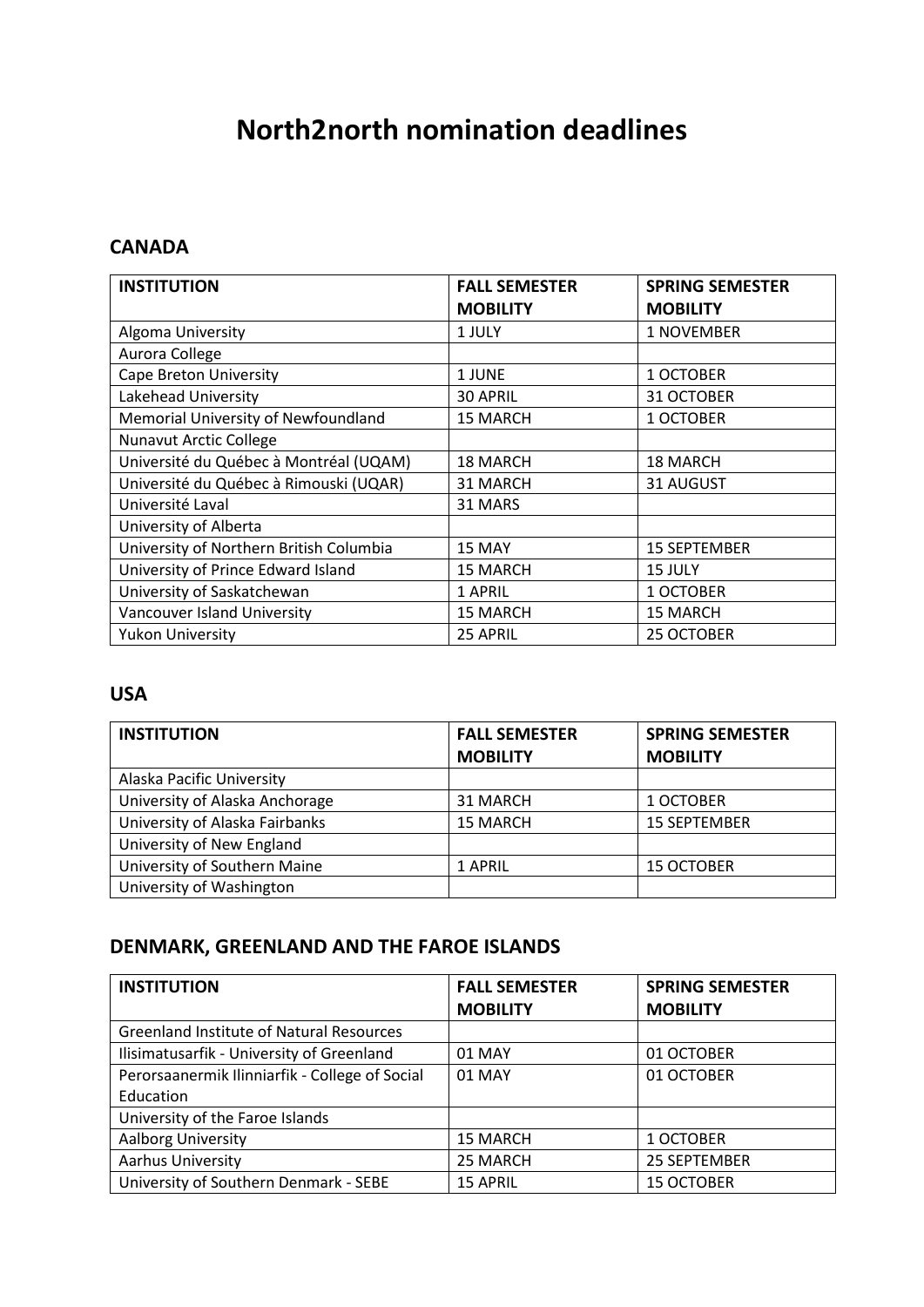| Roskilde University                    | <b>15 APRIL</b> | <b>15 SEPTEMBER</b> |
|----------------------------------------|-----------------|---------------------|
| <b>Technical University of Denmark</b> |                 |                     |
| University College Copenhagen          | 1 MAY           | 1 NOVEMBER          |

### **FINLAND**

| <b>INSTITUTION</b>                     | <b>FALL SEMESTER</b> | <b>SPRING SEMESTER</b> |
|----------------------------------------|----------------------|------------------------|
|                                        | <b>MOBILITY</b>      | <b>MOBILITY</b>        |
| Kajaani University of Applied Sciences | 1 APRIL              | <b>15 OCTOBER</b>      |
| Karelia University of Applied Sciences | 15 APRIL             | <b>15 OCTOBER</b>      |
| Lapland University of Applied Sciences | 30 APRIL             | <b>15 OCTOBER</b>      |
| Laurea University of Applied Sciences  | <b>15 APRIL</b>      | <b>15 OCTOBER</b>      |
| Oulu University of Applied Sciences    | <b>15 APRIL</b>      | 1 OCTOBER              |
| Sami Education Institute               |                      |                        |
| Savonia University of Applied Sciences | 31 MARCH             | 30 SEPTEMBER           |
| <b>Tampere University</b>              | <b>15 APRIL</b>      | <b>30 SEPTEMBER</b>    |
| University of Eastern Finland          | <b>15 APRIL</b>      | <b>15 SEPTEMBER</b>    |
| University of Helsinki                 | 8 APRIL              | 23 SEPTEMBER           |
| University of Lapland                  | 30 APRIL             | <b>30 SEPTEMBER</b>    |
| University of Oulu                     | <b>15 APRIL</b>      | <b>30 SEPTEMBER</b>    |
| University of Turku                    | 1 APRIL              | 1 OCTOBER              |

# **ICELAND**

| <b>INSTITUTION</b>                  | <b>FALL SEMESTER</b>  | <b>SPRING SEMESTER</b> |
|-------------------------------------|-----------------------|------------------------|
|                                     | <b>MOBILITY</b>       | <b>MOBILITY</b>        |
| Agricultural University of Iceland  | <b>15 APRIL</b>       | <b>15 OCTOBER</b>      |
| Bifröst University                  | 1 MAY                 | 1 OCTOBER              |
| University Centre of the Westfjords | <b>15 APRIL</b>       | <b>15 NOVEMBER</b>     |
| University of Akureyri              | 1 APRIL (non-EU/EEA)  | 1 OCTOBER (non-EU/EEA) |
|                                     | 1 MAY (EU/EEA)        | 15 OCTOBER (EU/EEA)    |
| University of Iceland               | 15 MARCH (non EU/EEA) | 15 AUGUST (non EU/EEA) |
|                                     | 15 APRIL (EU/EEA)     | 15 SEPTEMBER (EU/EEA)  |

## **NORWAY**

| <b>INSTITUTION</b>                    | <b>FALL SEMESTER</b> | <b>SPRING SEMESTER</b> |
|---------------------------------------|----------------------|------------------------|
|                                       | <b>MOBILITY</b>      | <b>MOBILITY</b>        |
| University of Stavanger               | 1 MAY                | 1 NOVEMBER             |
| Nord University                       | 1 APRIL              | <b>15 SEPTEMBER</b>    |
| Norwegian University of Life Sciences | 15 MARCH (outside of | <b>15 SEPTEMBER</b>    |
|                                       | Europe)              |                        |
|                                       | 15 MAY (European     |                        |
|                                       | students)            |                        |
| Sami University of Applied Sciences   | 1 MARCH              | 1 DESEMBER             |
| UiT The Arctic University of Norway   | <b>15 APRIL</b>      | <b>15 OCTOBER</b>      |
| University Centre in Svalbard (UNIS)  |                      |                        |
| University of Agder                   | 20 APRIL             | 5 OCTOBER              |